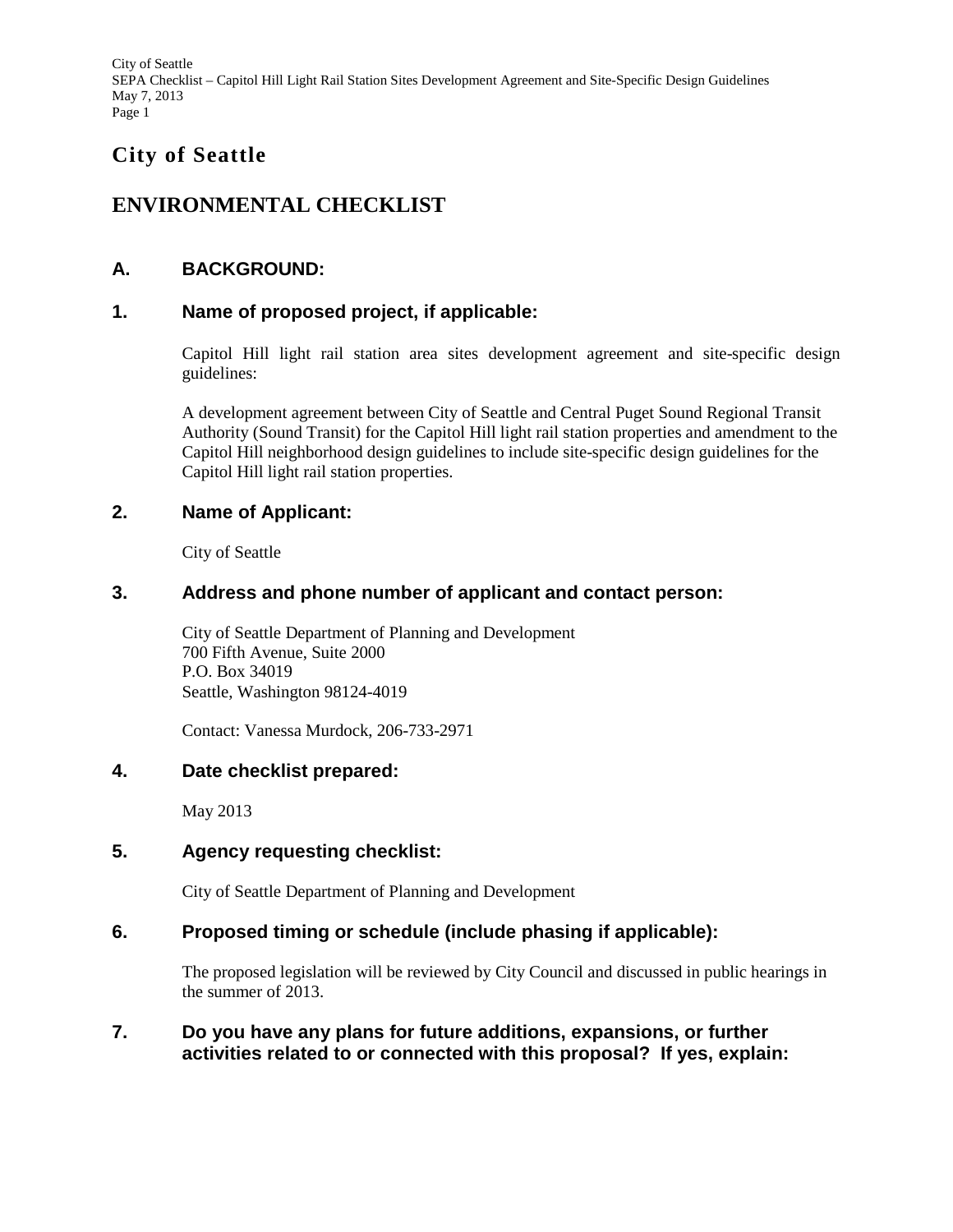> The proposal is a non-project action that would establish regulations and design guidelines for future transit oriented development on the Capitol Hill light rail station sites only. Sound Transit is the owner of all properties addressed by the development agreement. Subsequent project actions will be brought forward by private entities to construct buildings on the Capitol Hill station area sites, which will be subject to individual project level SEPA review and approvals.

# **8. List any environmental information you know about that has been prepared, or will be prepared, directly related to this proposal:**

A SEPA environmental checklist and environmental determination and related information are prepared for this proposal. A SEPA environmental checklist and environmental determination for legislation specifically authorizing development agreements for transit oriented development on these Capitol Hill properties was prepared during July of 2011.

# **9. Do you know whether applications are pending for governmental approvals of other proposals directly affecting the property covered by your proposal? If yes, explain:**

None known. This is a non-project action that affects the future development of properties acquired by Sound Transit to construct the Capitol Hill light rail station. These properties will eventually be surplus to Sound Transit's needs and made available for development. No proposals have been made for these properties. No other governmental approvals are affected.

### **10. List any governmental approvals or permits that will be needed for your proposal, if known:**

The development agreement portion of the proposal requires approval by the City of Seattle City Council and the Sound Transit Board. The site-specific design guidelines portion of the proposal requires approval by the Seattle City Council. No other agency approvals are anticipated. See also Question 7.

#### **11. Give a brief, complete description of your proposal, including the proposed uses and the size of the project and site.**

#### **Proposal Description**

The proposal is composed of two elements:

1. Consider and potentially approve a development agreement, to be entered into between the City of Seattle and Sound Transit, pursuant to Seattle Municipal Code (SMC) 23.61.016 and Chapter 36.70B RCW. The development agreement would set certain standards to regulate future development that vary from otherwise applicable development standards within specified limits. The development agreement would apply only to sites owned by Sound Transit within immediate proximity to the Capitol Hill light rail station. The proposed development agreement includes but is not limited to requirements for affordable housing, regulations for open space and building setbacks, modifications to height limits, and regulations related to distribution of green factor landscaping requirements.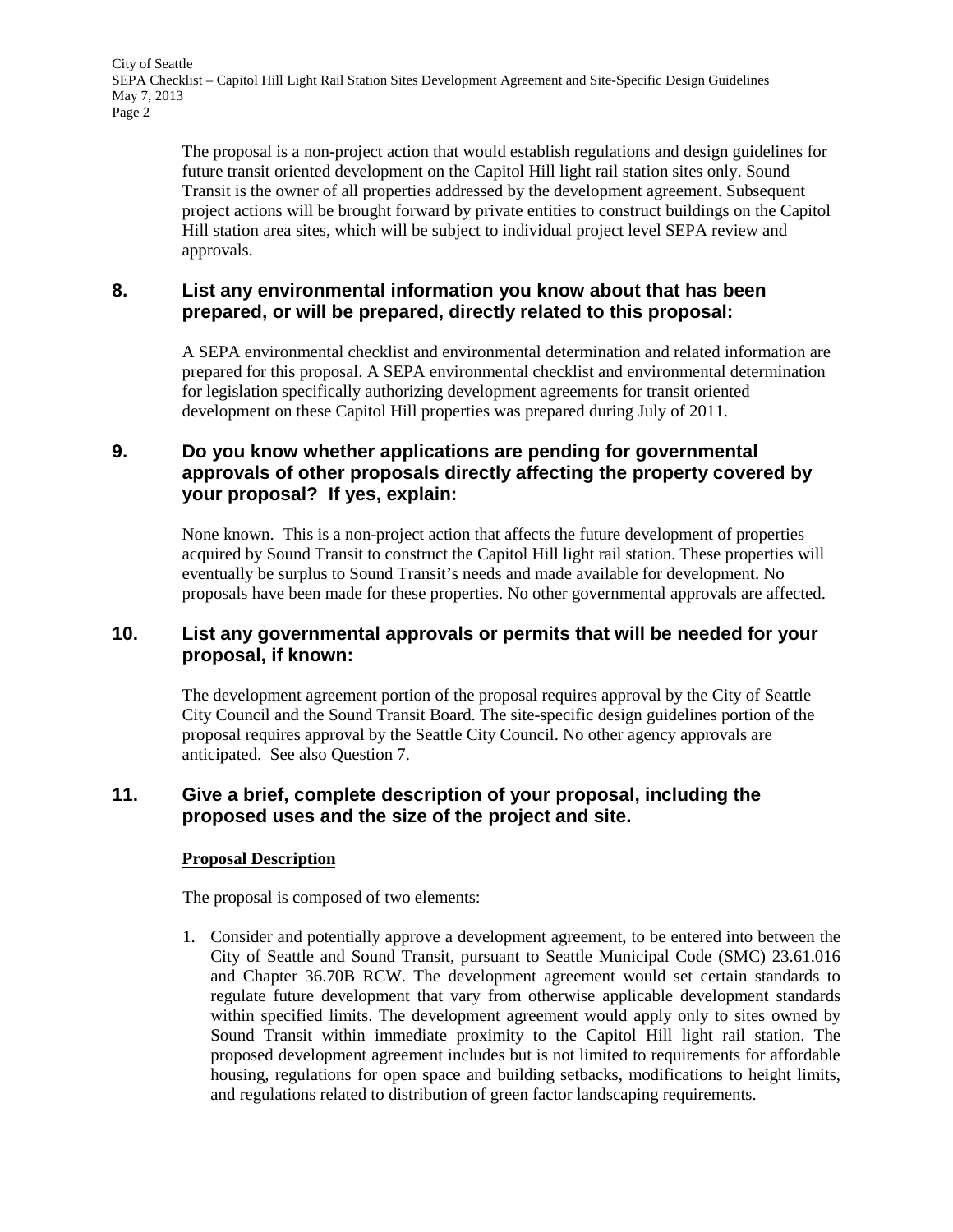2. Establish site-specific design guidelines for the areas subject to the development agreement, to be appended to the Capitol Hill neighborhood design guidelines.

This is a non-project action and there is no specific development proposal for a project site.

**12. Location of the proposal. Give sufficient information for a person to understand the precise location of your proposed project, including a street address, if any, and section, township, and range, if known. If a proposal would occur over a range of area, provide the range or boundaries of the site(s). Provide a legal description, site plan, vicinity map, and topographic map, if reasonably available. While you should submit any plans required by the agency, you are not required to duplicate maps or detailed plans submitted with any permit applications related to this checklist.**

Five properties owned by Sound Transit within direct proximity to the Capitol Hill light rail station. (See attached Sound Transit coordinated development plan, and attached Urban Design Framework for figures depicting the location of the properties).

# **B. ENVIRONMENTAL ELEMENTS:**

### **1. Earth**

**a. General description of site (circle one): Flat, rolling, hilly, steep slopes, mountainous, other.**

The Sites subject to the proposed development agreement are relatively flat.

**b. What is the steepest slope on the site (approximate percent slope)?**

There is an approximate 5% slope to the east between Broadway and  $10<sup>th</sup>$  Avenue.

**c. What general types of soils are found on the site (for example, clay, sand, gravel, peat, muck)? If you know the classification of agricultural soils, specify them and note any prime farmland.**

This is a non-project action. Soils will be studied at the time of proposed development and subject to project –level environmental review.

### **d. Are there surface indications or history of unstable soils in the immediate vicinity? If so, describe.**

This is a non-project action. Soils will be studied at the time of proposed development and subject to project –level environmental review.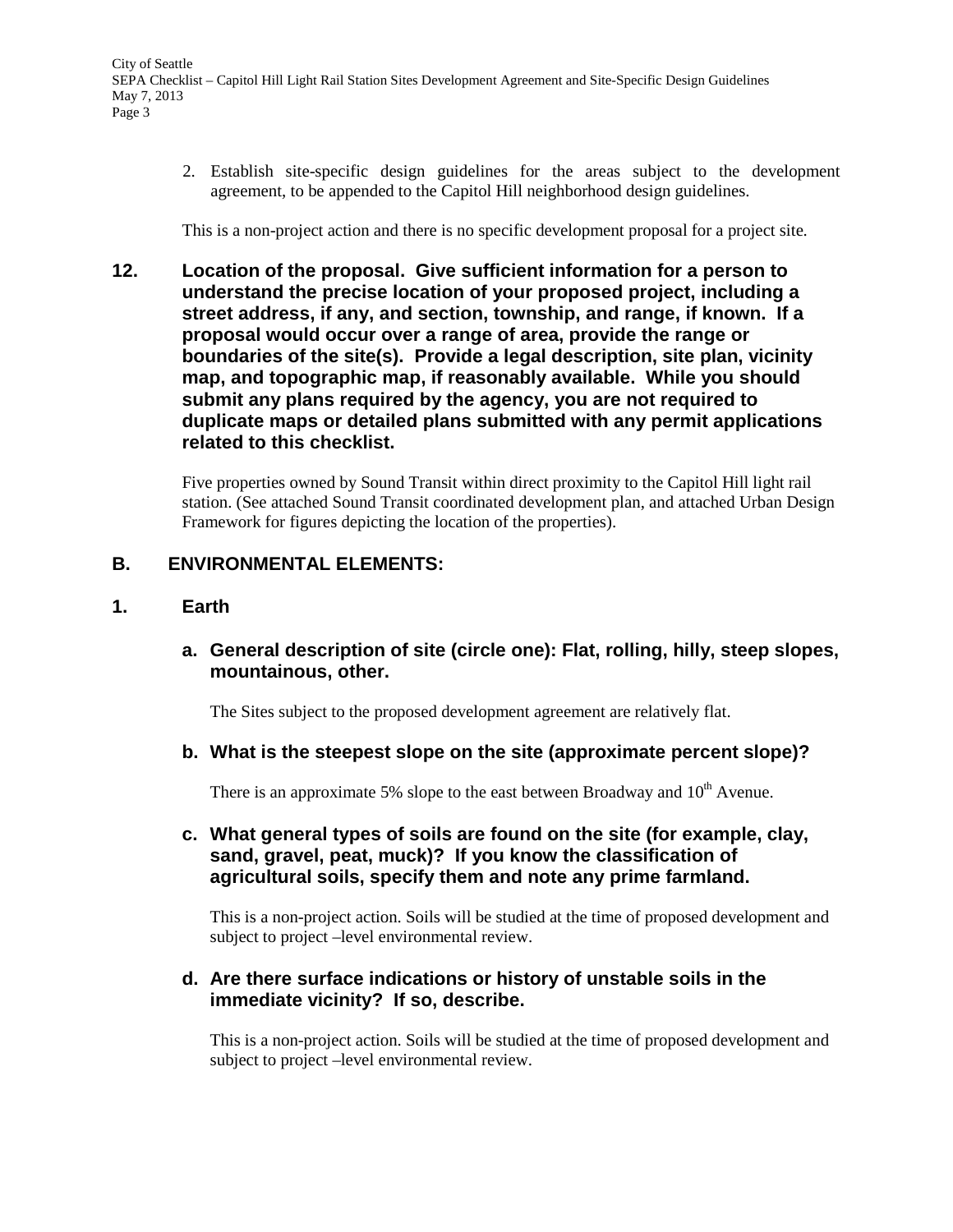# **e. Describe the purpose, type and approximate quantities of any filling or grading proposed. Indicate source of fill.**

This is a non-project action. The Sites subject to the proposed development agreement are currently under construction to build the Capitol Hill light rail station and a portion of the underground tunnel serving the future light rail facility. Filling and grading associated with that construction has already been evaluated and permitted. Future filling or grading associated with future development on these Sites will be subject to project-level environmental review.

# **f. Could erosion occur as a result of clearing, construction or use? If so, generally describe.**

This is a non-project action. Potential erosion associated with future development on these Sites will be evaluated in project-level environmental review.

# **g. About what percent of the site will be covered with impervious surfaces after project construction (for example, asphalt or buildings)?**

The coordinated development plan for the Sites subject to the proposed development agreement anticipates almost all of the Sites to be covered with buildings, sidewalks, pass throughs or plazas. The amount of impervious cover envisioned by the development agreement is not likely to differ significantly from the impervious cover likely to result from future development of these Sites without the development agreement.

# **h. Proposed measures to reduce or control erosion or other impacts to the earth, if any:**

This is a non-project action. Potential erosion associated with future development on these Sites will be evaluated in project-level environmental review. The proposed development agreement requires a combined Green Factor score that exceeds the minimum required by the Seattle Land Use Code. Different methods to achieve the same score may be proposed at a project level, but the minimum overall green factor score must be met or exceeded.

# **2. Air**

### **a. What type of emissions to the air would result from the proposal (i.e., dust, automobile, odors, industrial, wood smoke) during construction and when the project is completed? If any, generally describe and give approximate quantities if known.**

This is a non-project action. The air emissions associated with future development of the Sites pursuant to the development agreement are not likely to differ significantly from what is likely to result from future development of these Sites without the development agreement. Potential emissions associated with future development on these Sites will be evaluated in project-level environmental review.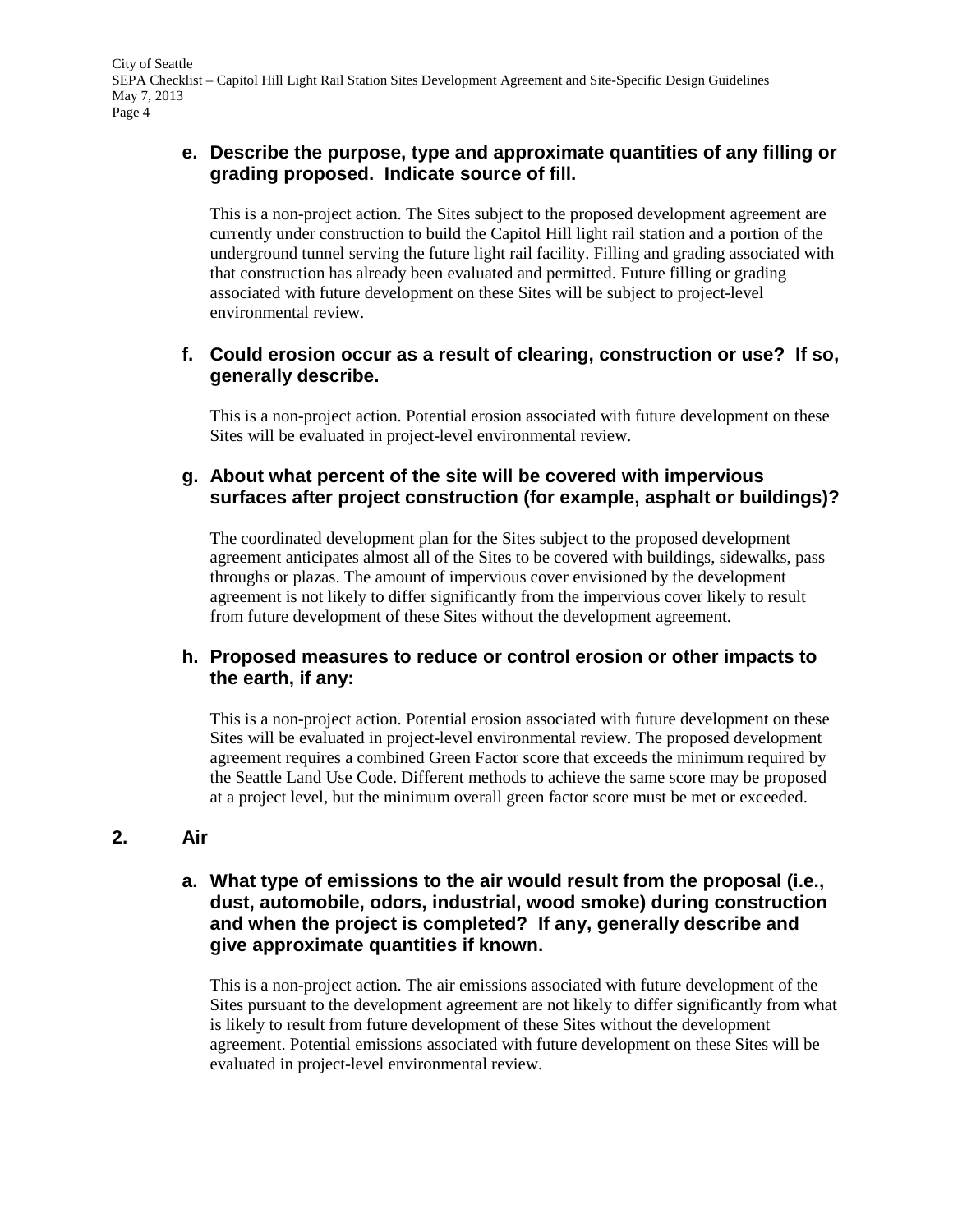# **b. Are there any off-site sources of emissions or odor that may affect your proposal? If so, generally describe.**

This is a non-project action. There are no known sources of emissions or odor in the proximity of the Sites subject to the proposed development agreement.

# **c. Proposed measures to reduce or control emissions or other impacts to air, if any:**

None.

### **3. Water**

- **a. Surface Water:**
	- **1) Is there any surface water body on or in the immediate vicinity of the site (including year-round and seasonal streams, saltwater, lakes, ponds, wetlands)? If yes, describe type and provide names. If appropriate, state what stream or river it flows into.**

There are no surface water bodies on or in the immediate vicinity of the Sites subject to the proposed development agreement.

**2) Will the project require any work over, in or adjacent to (within 200 feet) the described waters? If yes, please describe and attach available plans.**

No.

**3) Estimate the amount of fill and dredge material that would be placed in or removed from surface water or wetlands and indicate the area of the site that would be affected. Indicate the source of fill material.**

None.

**4) Will the proposal require surface water withdrawals or diversions? Give general description, purpose, and approximate quantities if known.**

No.

**5) Does the proposal lie within a 100-year floodplain? If so, note location on the site plan.**

No.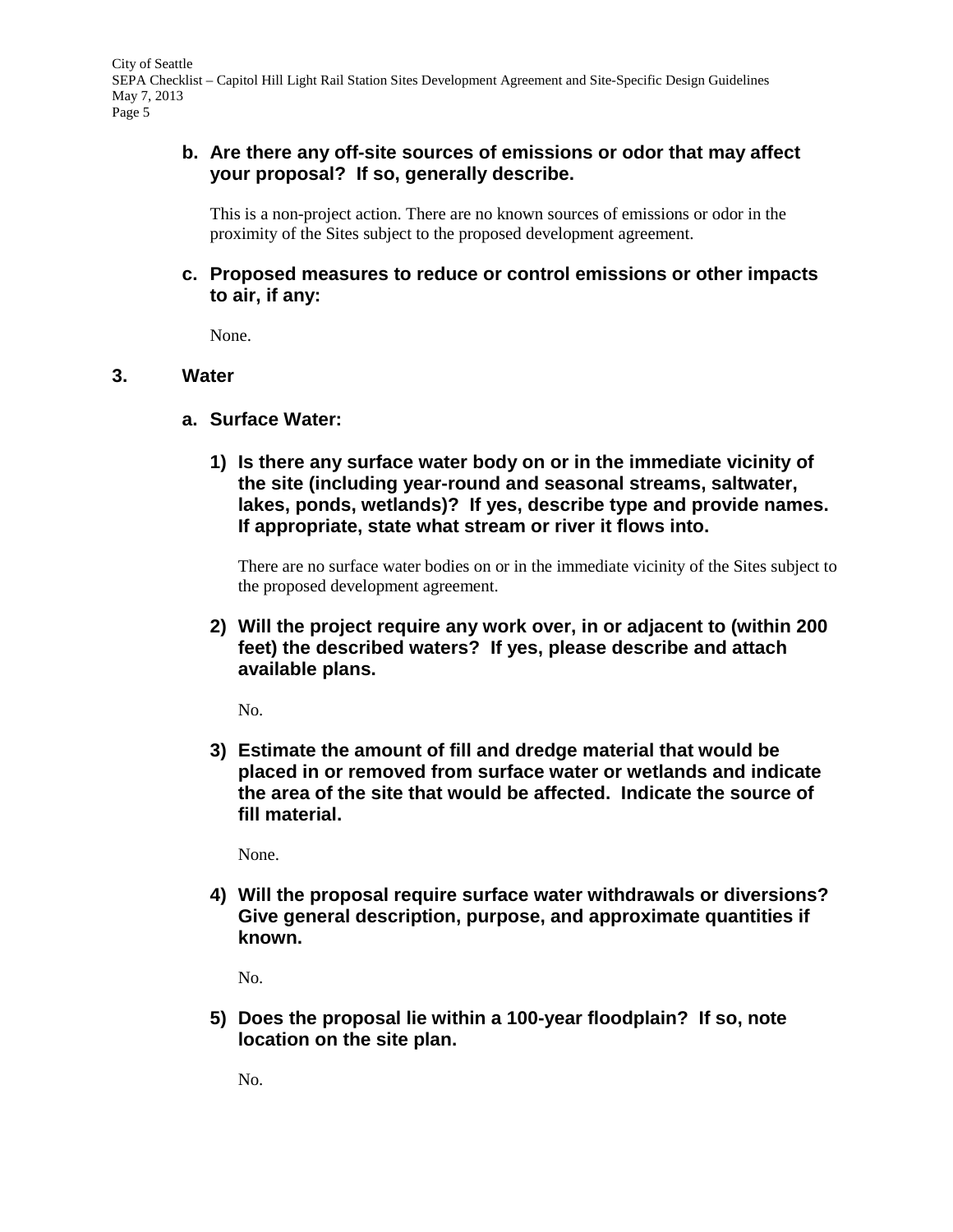# **6) Does the proposal involve any discharges of waste materials to surface waters? If so, describe the type of waste and anticipated volume of discharge.**

This is a non-project action. It is not anticipated that future development on the Sites subject to the proposed development agreement will discharge waste materials to surface water; no such discharge will differ significantly from the discharge resulting from future development of the Sites without the development agreement. Project level review of future development will address such discharge if it is proposed.

# **b. Ground Water:**

# **1) Will groundwater be withdrawn or will water be discharged to groundwater? Give general description, purpose, and approximate quantities if known.**

This is a non-project action. The groundwater effects associated with future development of the Sites pursuant to the development agreement are not likely to differ significantly from what is likely to result from future development of these Sites without the development agreement. Engineering details including potential groundwater withdrawal or discharged to groundwater will be studied at the project level.

**2) Describe waste material that will be discharged into the ground for septic tanks or other sources, if any (for example: Domestic sewage; industrial, containing the following chemicals...; agricultural; etc.). Describe the general size of the system, the number of such systems, the number of houses to be served (if applicable), or the number of animals or humans the system(s) are expected to serve.**

This is a non-project action. Engineering details including potential waste discharge will be studied at the project level.

# **c. Water Runoff (including storm water):**

**1) Describe the source of runoff (including storm water) and method of collection and disposal, if any (include quantities, if known). Where will this water flow? Will this water flow into other waters? If so, describe.**

Not applicable. The source of water runoff, its method of collection, and its disposal will be studied and evaluated at the project level of future development subject to the proposed development agreement. The proposed development agreement requires a combined Green Factor score that exceeds the minimum required by the Seattle Land Use Code. Different methods to achieve the same score may be proposed at a project level, but the minimum overall green factor score must be met or exceeded. Within the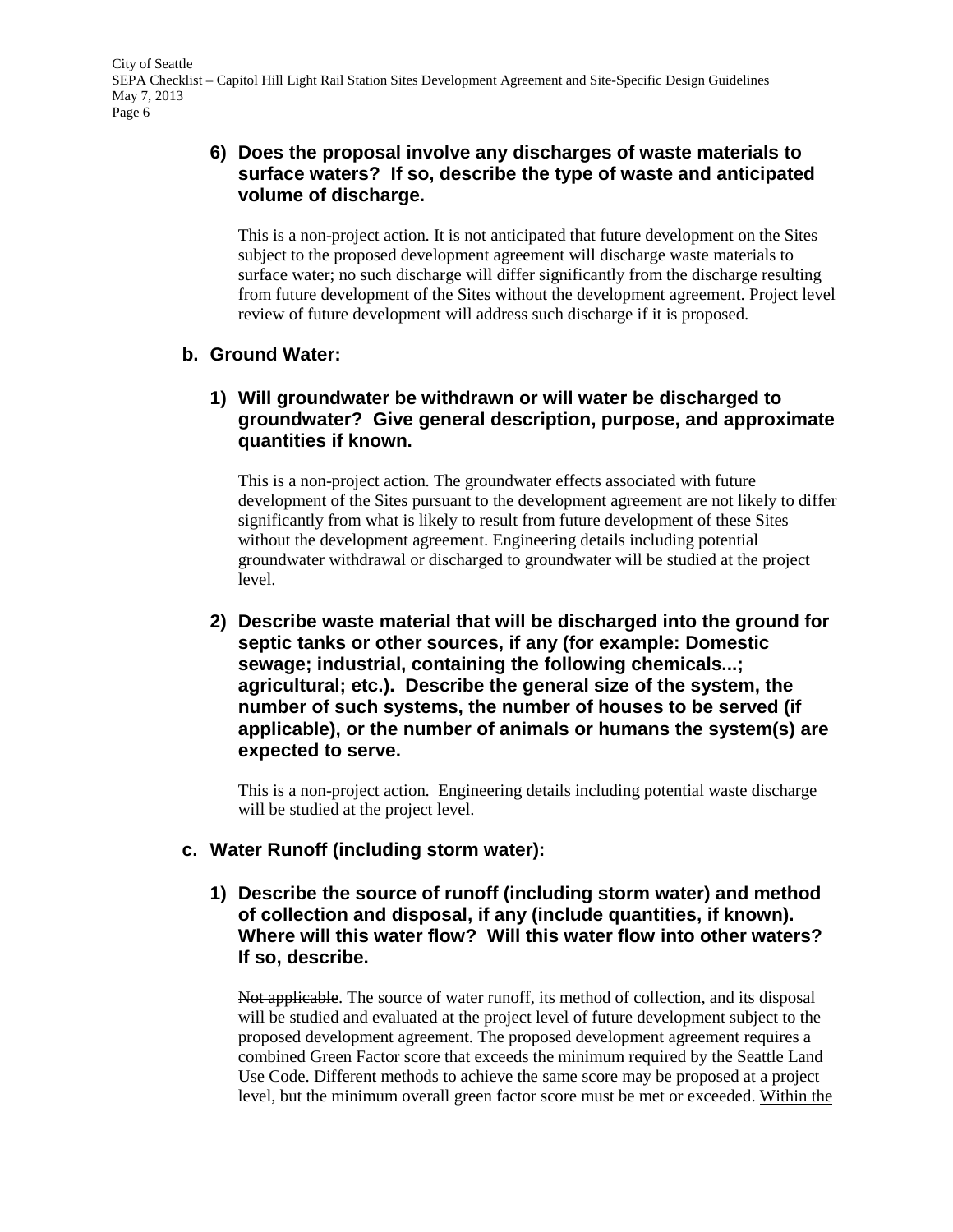> context of future construction activities, localized on-site stormwater runoff on exposed earth surfaces would be possible, but chances of adverse impacts from such phenomena would likely be reduced through implementation of standard construction controls that would reduce the potential for off-site movement of sediments into drains, for example. Post-construction, normal drainage requirements of development would be expected to control and direct runoff toward available stormdrains/sewage systems.

# **2) Could waste materials enter ground or surface waters? If so, generally describe.**

This is a non-project action. The emissions of waste materials associated with future development of the Sites pursuant to the development agreement are not likely to differ significantly from what is likely to result from future development of these Sites without the development agreement. The potential for waste materials entering groundwater will be studied and evaluated at the project level of future development subject to the proposed development agreement, but is generally considered to be a low potential due to the lack of nearby surface waters and the presence of urban stormwater control systems.

### **d. Proposed measures to reduce or control surface, ground or runoff water impacts, if any:**

None.

# **4. Plants**

#### **a. Check the types of vegetation found on the site:**

- Deciduous tree: alder, maple, aspen, other
- Evergreen tree: fir, cedar, pine, other
- Shrubs, various species as ornamental landscaping
- Grass
- Pasture

Crop or grain

Wet soil plants: cattail, buttercup, bulrush, skunk cabbage, other

Water plants: water lily, eelgrass, milfoil, other

Other types of vegetation

This is a non-project action. No vegetation is currently on site because the Sites subject to the proposed development agreement are currently under construction to build the Capitol Hill light rail station and a portion of the underground light rail tunnel.

# **b. What kind and amount of vegetation will be removed or altered?**

None.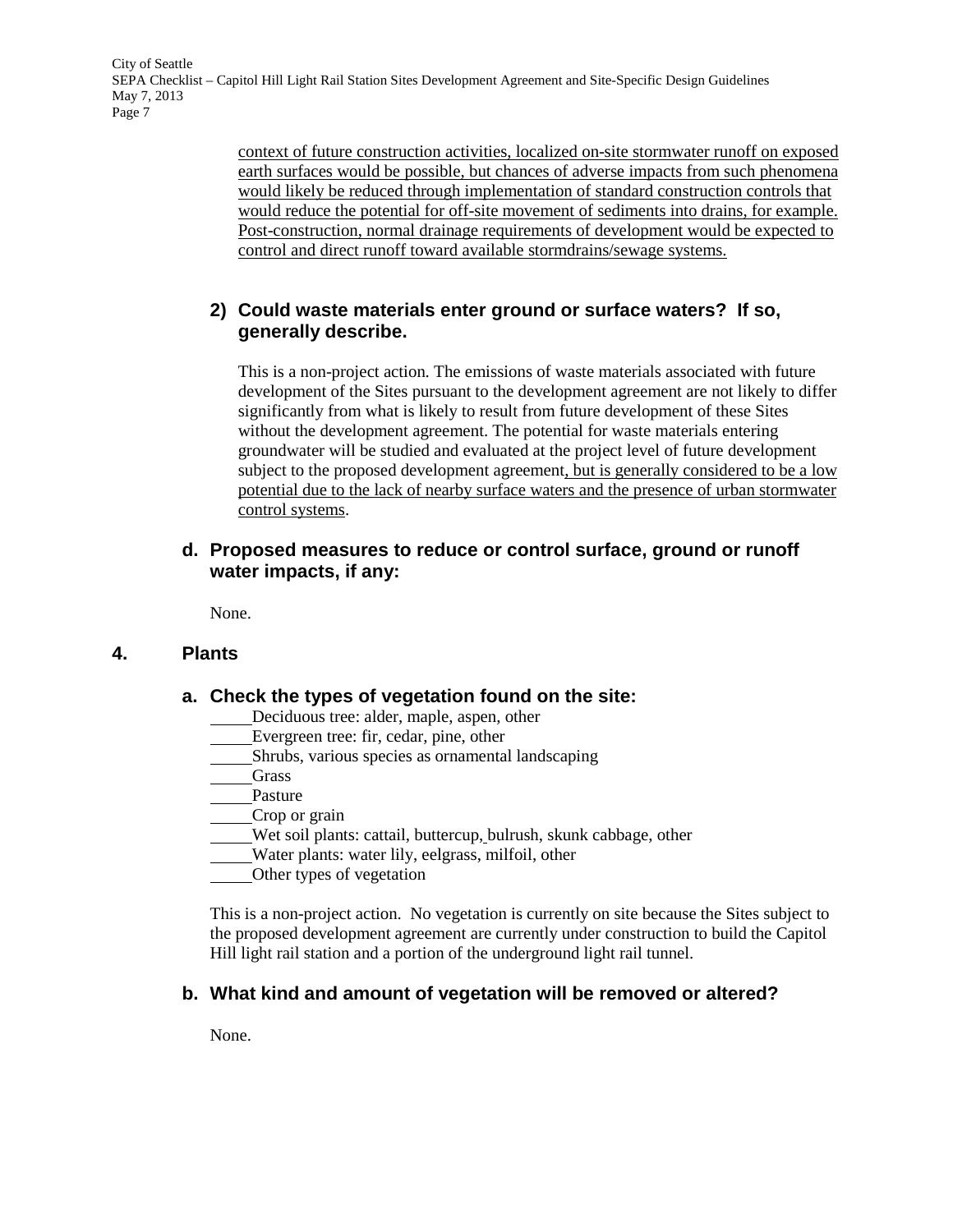**c. List threatened or endangered species known to be on or near the site:**

None known.

### **d. Proposed landscaping, use of native plants or other measures to preserve or enhance vegetation on the site, if any:**

This is a non-project action. Proposed landscaping including plant material type will be evaluated at a project level.

### **5. Animals**

### **a. Circle any birds and animals that have been observed on or near the site or are known to be on or near the site:**

A variety of animal/bird species can be found in Seattle. The immediate area in which the five Sites subject to the proposed development agreement is located is developed and urban in character. Typical animals and birds to be found in this area include rats, mice, squirrels, seagulls and other birds.

Birds: Mammals: Fish: Other:

### **b. List any threatened or endangered species known to be on or near the site.**

Bald eagles are known to exist within the City limits. No other threatened or endangered species are known to be or near the Sites subject to the proposed development agreement.

# **c. Is the site part of a migration route? If so, explain.**

The Sites are not known to be part of a migration route.

#### **d. Proposed measures to preserve or enhance wildlife, if any:**

None. The wildlife impacts associated with future development of the Sites pursuant to the development agreement are not likely to differ significantly from what is likely to result from future development of these Sites without the development agreement. However, future development subject to the proposed development agreement will be subject to project-level environmental review.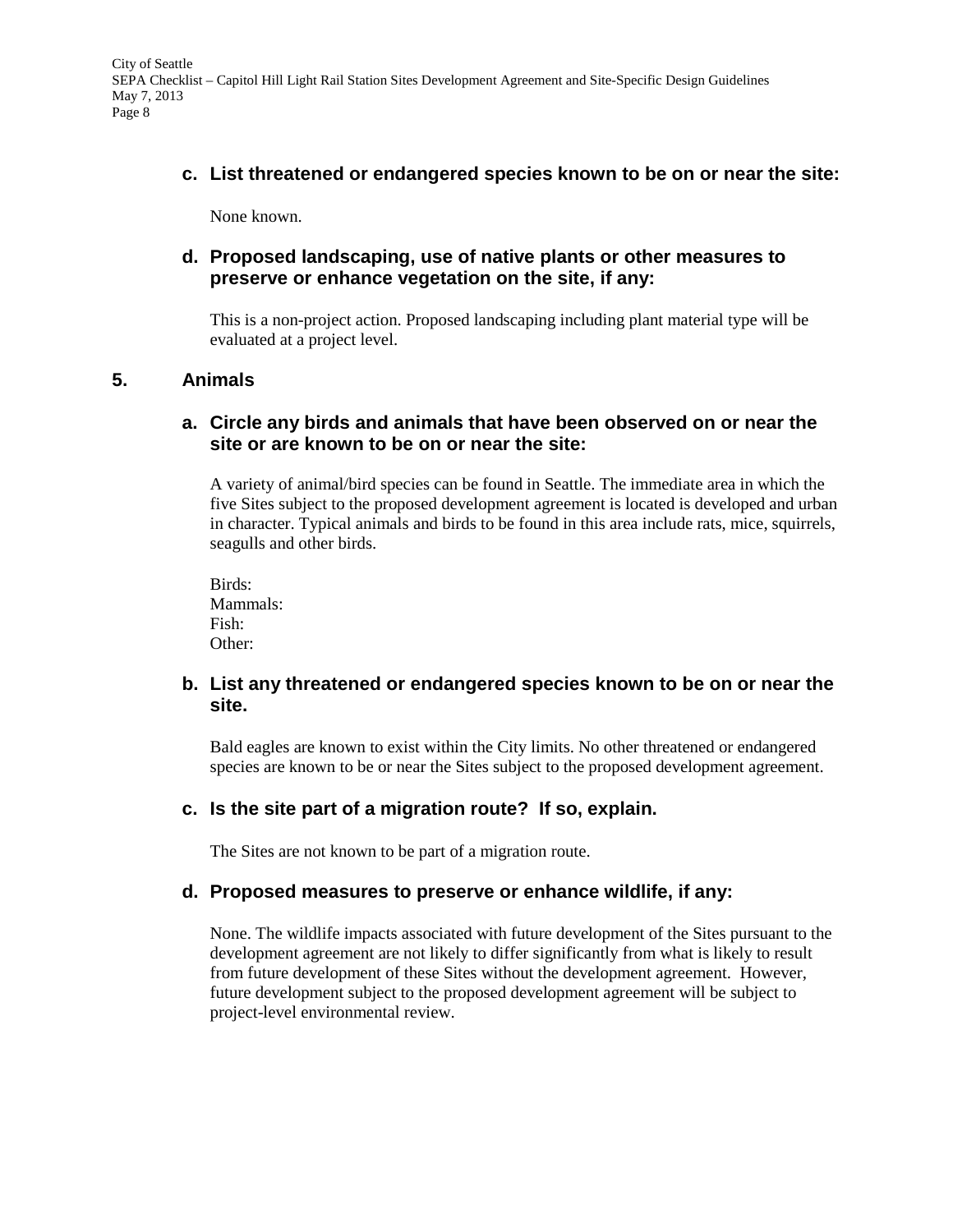# **6. Energy and Natural Resources**

# **a. What kinds of energy (electric, natural gas, oil, wood stove, solar) will be used to meet the completed project's energy needs? Describe whether it will be used for heating, manufacturing etc.**

This is a non-project action. Areas generally within Seattle are served by electric and natural gas utilities. Future development subject to the proposed development agreement would be likely to use these sources of energy. The energy use associated with future development of the Sites pursuant to the development agreement is not likely to differ significantly from what is likely to result from future development of these Sites without the development agreement.

### **b. Would your project affect the potential use of solar energy by adjacent properties? If so, generally describe.**

This is a non-project action. Building height limits would be raised from the current 65' to 85' on some Sites within the affected area, and building height limits would be raised from 40' to 85' on some Sites within the affected area. The effect of this height increase on the potential use of solar energy by adjacent properties in this dense urban environment cannot be assessed at this time, but is not expected to be significant. Future development subject to the proposed development agreement will be subject to project-level environmental review.

# **c. What kinds of energy conservation features are included in the plans of this proposal? List other proposed measures to reduce or control energy impacts, if any:**

This is a non-project action. The site-specific design guidelines included in the proposal encourage the consideration of sustainable design opportunities. Additionally, future development subject to the proposed development agreement will be subject to projectlevel environmental review.

# **7. Environmental Health**

### **a. Are there any environmental health hazards, including exposure to toxic chemicals, risk of fire and explosion, spill or hazardous waste, that could occur as a result of this proposal? If so, describe.**

This is a non-project action. The environmental health hazards, if any, associated with future development of the Sites pursuant to the development agreement are not likely to differ significantly from what is likely to result from future development of these Sites without the development agreement. Future development subject to the proposed development agreement will be subject to project-level environmental review.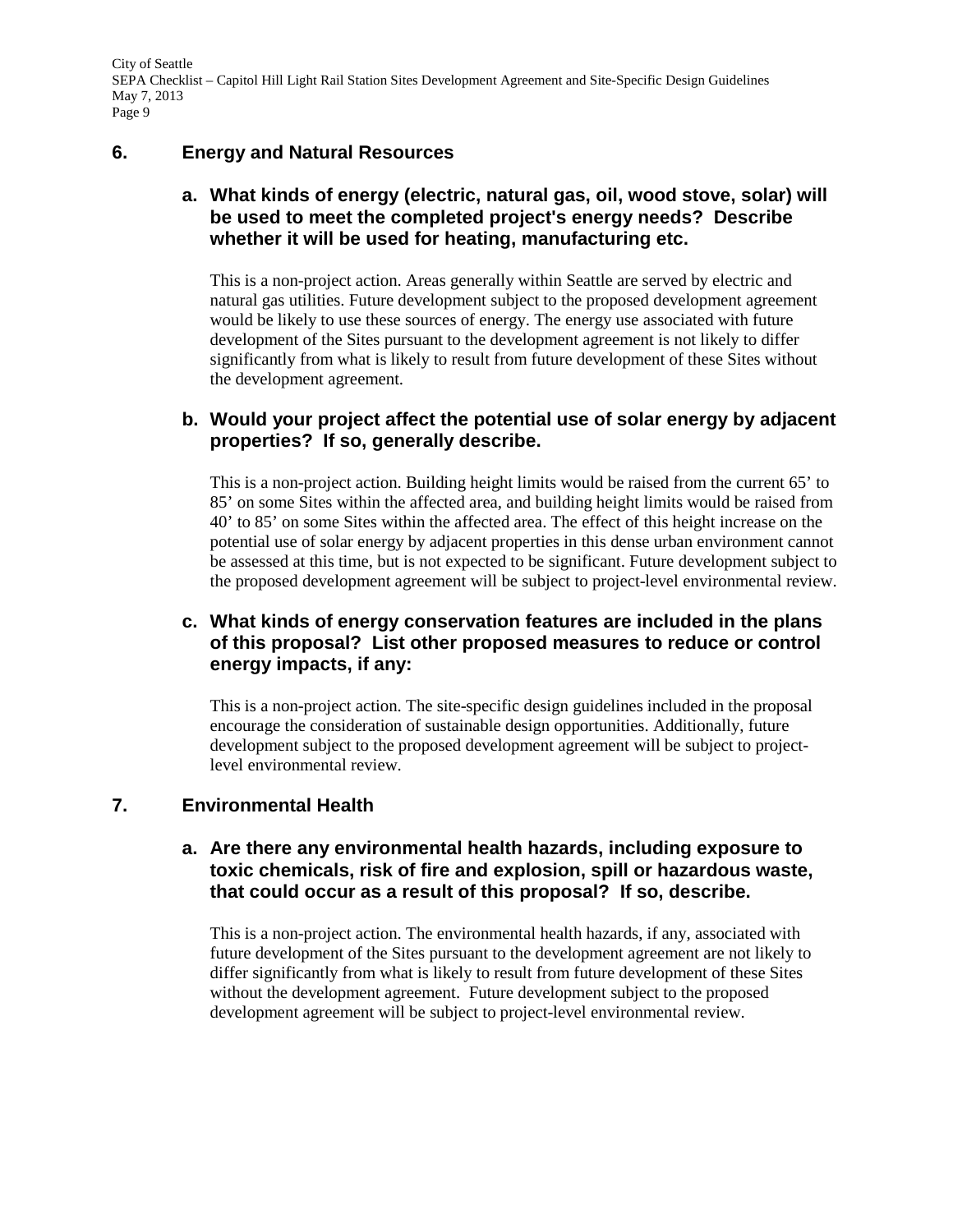#### **1) Describe special emergency services that might be required.**

This is a non-project action. In general, emergency service providers including the Fire and Police Departments will review the effects of future development, including any development that is subject to the proposed development agreement.

**2) Proposed measures to reduce or control environmental health hazards, if any:** None.

#### **b. Noise**

### **1) What types of noise exist in the area which may affect your project (for example: traffic, equipment, operation, other)?**

This is a non-project action. The noise in the area will affect future development of these Sites in the same way with or without the development agreement.

# **2) What types and levels of noise would be created by or associated with the project on a short-term or a long-term basis (for example: traffic, construction, operation, other)? Indicate what hours noise would come from the site.**

This is a non-project action. The proposed development agreement envisions a moderate increase in residential density than otherwise allowed which could result in a slightly more noise associated with urban living. Given the location of the Sites above and adjacent to a light rail facility, the increase in ambient noise associated with ridership of said facility (evaluated in a separate environmental determination) is likely to be greater than the increase in noise resulting from a modest increase in residential density. The noise impacts associated with future development of the Sites pursuant to the development agreement are not likely to differ significantly from what is likely to result from future development of these Sites without the development agreement.

#### **3) Proposed measures to reduce or control noise impacts, if any:**

None.

#### **8. Land and Shoreline Use**

#### **a. What is the current use of the site and adjacent properties?**

The Sites are currently being used to construct Sound Transit's Capitol Hill light rail station and a portion of the underground light rail system tunnel.

#### **b. Has the site been used for agriculture? If so, describe.**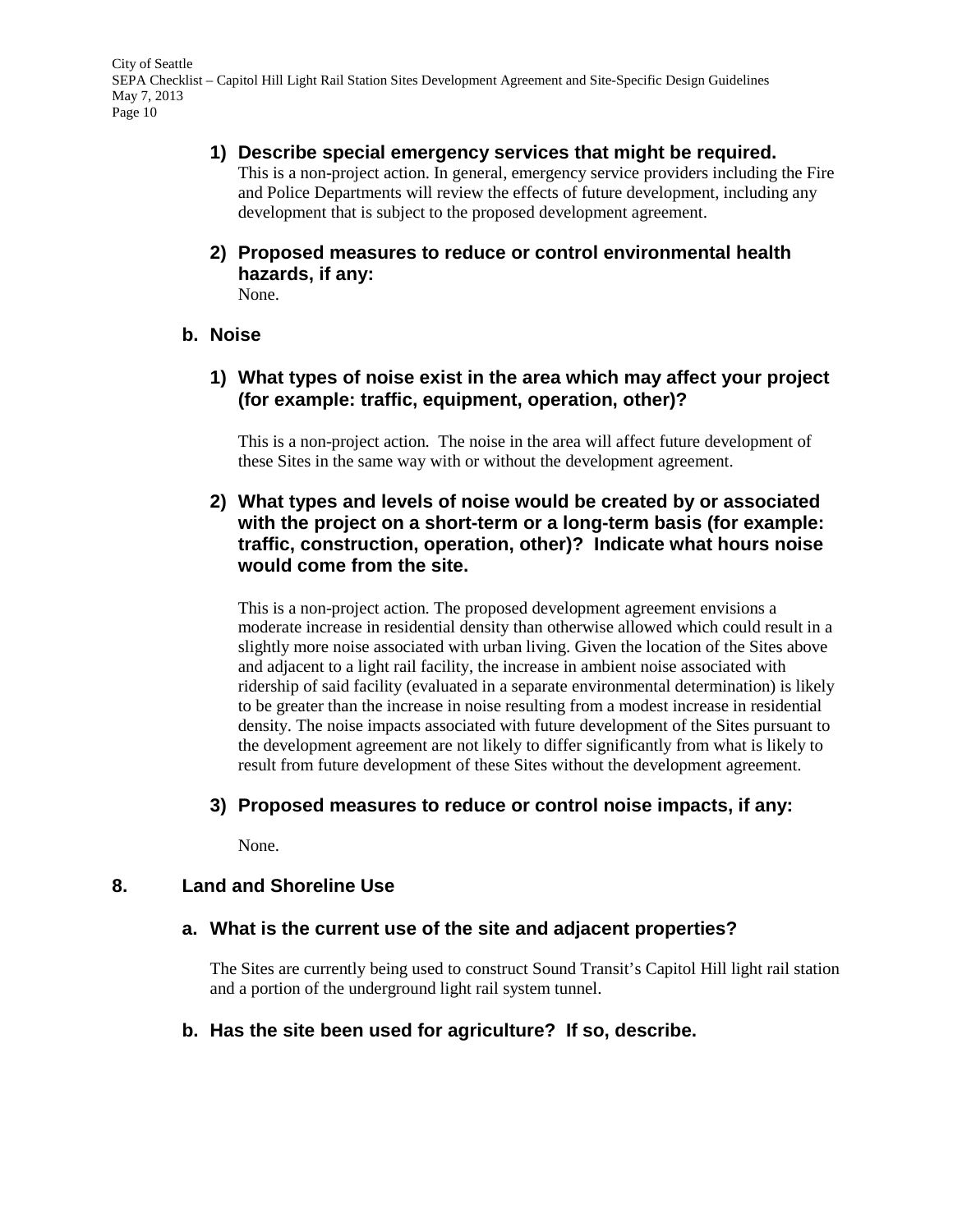> No commercial agriculture has taken place on properties owned by regional transit agencies within urban centers and station area overlay districts in the City of Seattle for over 50 years.

#### **c. Describe any structures on the site.**

Current structures are temporary, construction-related structures.

#### **d. Will any structures be demolished? If so, what?**

This is a non-project action. Any demolition of current, construction-related structures will be unaffected by the development agreement.

#### **e. What is the current zoning classification of the site?**

Zoning of properties that would be affected by the proposal include Neighborhood Commercial 3 40 (65) in a Pedestrian designated zone (NC3P-40(65)) and Neighborhood Commercial 3 40 (NC3-40), within a station area overlay district. A portion of one of the properties lies within the Major Institution Overlay of the Seattle Central Community College with a height limit of 105 feet for institutional or institutionally related uses (MIO-105).

#### **f. What is current comprehensive plan designation of the site?**

Capitol Hill Urban Center.

#### **g. If applicable, what is the current shoreline master program designation of the site?**

Not applicable.

### **h. Has any part of the site been classified as an "environmentally sensitive" area? If so, specify.**

No part of the site has been identified as environmentally sensitive.

#### **i. Approximately how many people would reside or work in the completed project?**

The proposed development agreement envisions the Sites developed with a variety of uses, mostly housing with some lower-level non-residential uses. It is not currently possible to estimate the number of those who would work on the Sites after they are developed consistent with the proposed agreement. The likely maximum number of people residing on the Sites after they are developed consistent with the agreement and other applicable development regulations would be accommodated by approximately 440 units.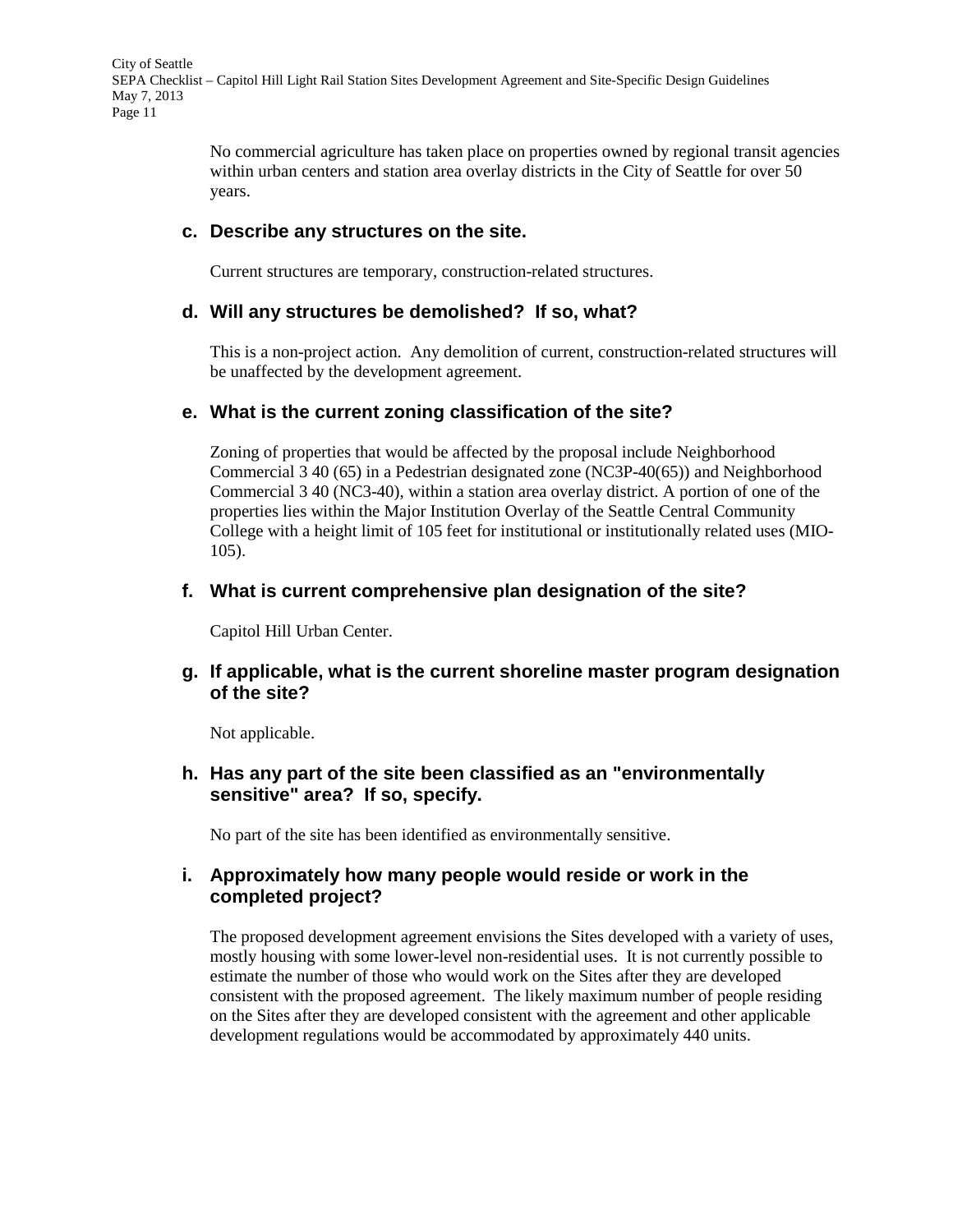# **j. Approximately how many people would the completed project displace?**

The Sites are currently used for construction, so no new displacement will result from future development with or without the proposed development agreement.

### **k. Proposed measures to avoid or reduce displacement impacts, if any:**

None.

### **l. Proposed measures to ensure the proposal is compatible with existing and projected land uses and plans, if any:**

The proposed development agreement is informed by and consistent with an urban design framework developed through a community involvement process and a coordinated development plan based on that framework. The urban design framework and coordinated development plan are consistent with Comprehensive Plan policies and the adopted Capitol Hill Neighborhood Plan. With or without the development agreement, future development of this site would be consistent with existing and projected uses of this dense, urban area of the City. No additional measures are proposed.

### **9. Housing**

### **a. Approximately how many units would be provided, if any? Indicate whether high, middle, or low-income housing.**

Approximately 440 housing units are anticipated to be provided on the Sites subject to the proposed development agreement. The proposed development agreement would require approximately 35% of those units be made affordable to individuals earning between 60 and 80 % of Area Median Income.

### **b. Approximately how many units, if any, would be eliminated? Indicate whether high, middle, or low-income housing.**

The Sites subject to the proposed development agreement are currently used for construction, so no new displacement will result from any future development of the Sites, with or without the proposed development agreement.

#### **c. Proposed measures to reduce or control housing impacts, if any:**

The proposed development agreement would require approximately 35% of the total number of residential units be made affordable to individuals earning between 60% and 80 % of Area Median Income. No such requirement would likely exist without the proposed development agreement.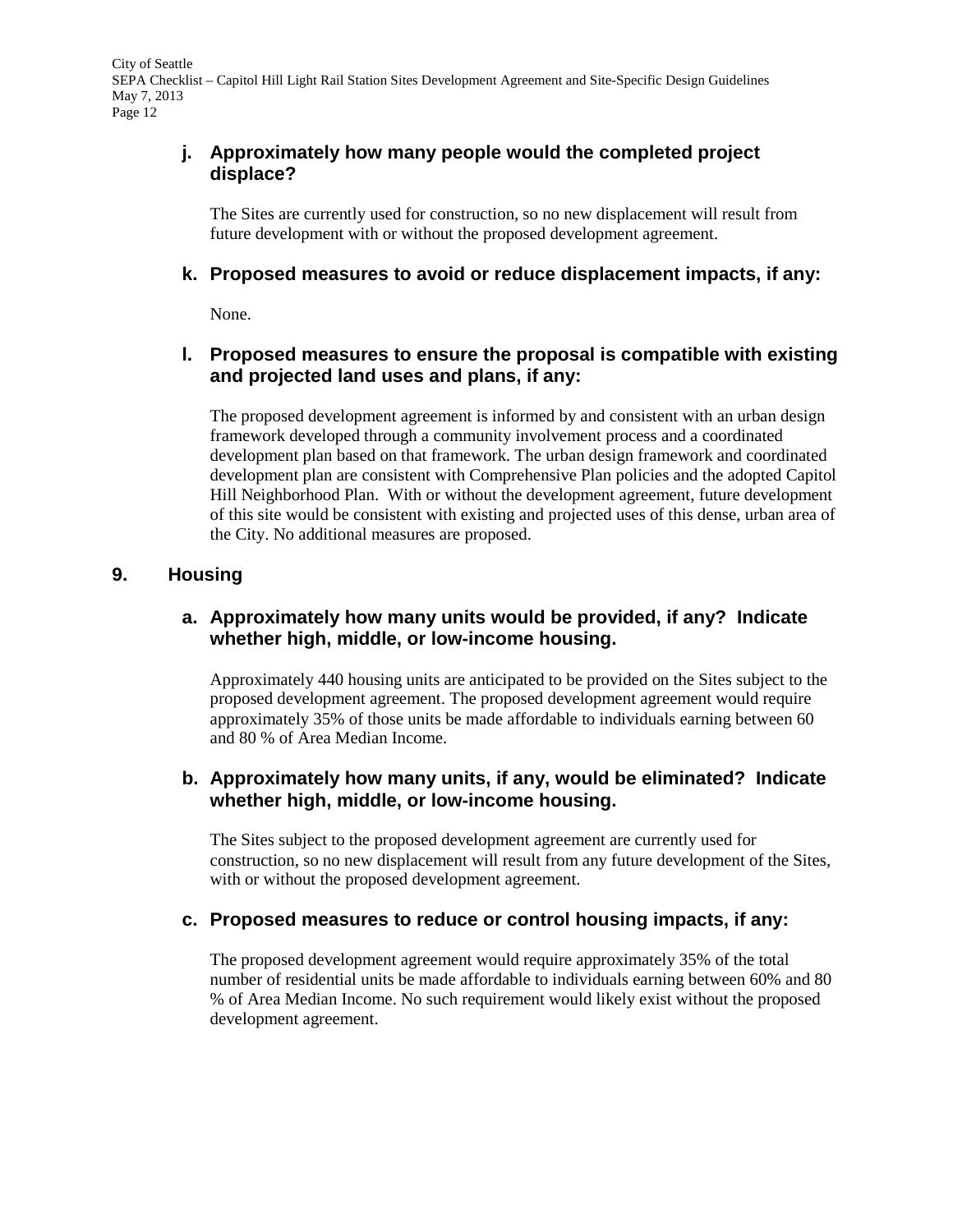### **10. Aesthetics**

# **a. What is the tallest height of any proposed structure(s), not including antennas; what is the principal exterior building material(s) proposed?**

Any development proposal subject to the proposed development agreement could not exceed 85 feet.

### **b. What views in the immediate vicinity would be altered or obstructed?**

Any development proposal subject to the proposed development agreement will be subject to any required future environmental review and Design Review. Residential areas to the immediate east of the proposed Sites are currently zoned Lowrise 3 which has a building height limit of 40 feet. Those properties would experience an altered view facing west as the allowable building height in the proposed development agreement is 85 feet and the minimum height is 74'11".

**c. Proposed measures to reduce or control aesthetic impacts, if any:** Some of the terms of the development agreement and site-specific design guidelines are intended to improve the aesthetics of the future development including setbacks, modulation, and landscaping. Additionally, any development proposal subject to the proposed development agreement will be subject to Design Review and the proposed sitespecific design guidelines developed specifically for these properties.

# **11. Light and Glare**

# **a. What type of light or glare will the proposal produce? What time of day would it mainly occur?**

This is a non-project action. The light or glare associated with future development of the Sites pursuant to the development agreement is not likely to differ significantly from what is likely to result from future development of these Sites without the development agreement. Light and glare associated with future development on these Sites will be evaluated in project-level environmental review.

### **b. Could light or glare from the finished project be a safety hazard or interfere with views?**

See response to Question 11a.

# **c. What existing off-site sources of light or glare may affect your proposal?**

None known.

**d. Proposed measures to reduce or control light and glare impacts, if any:**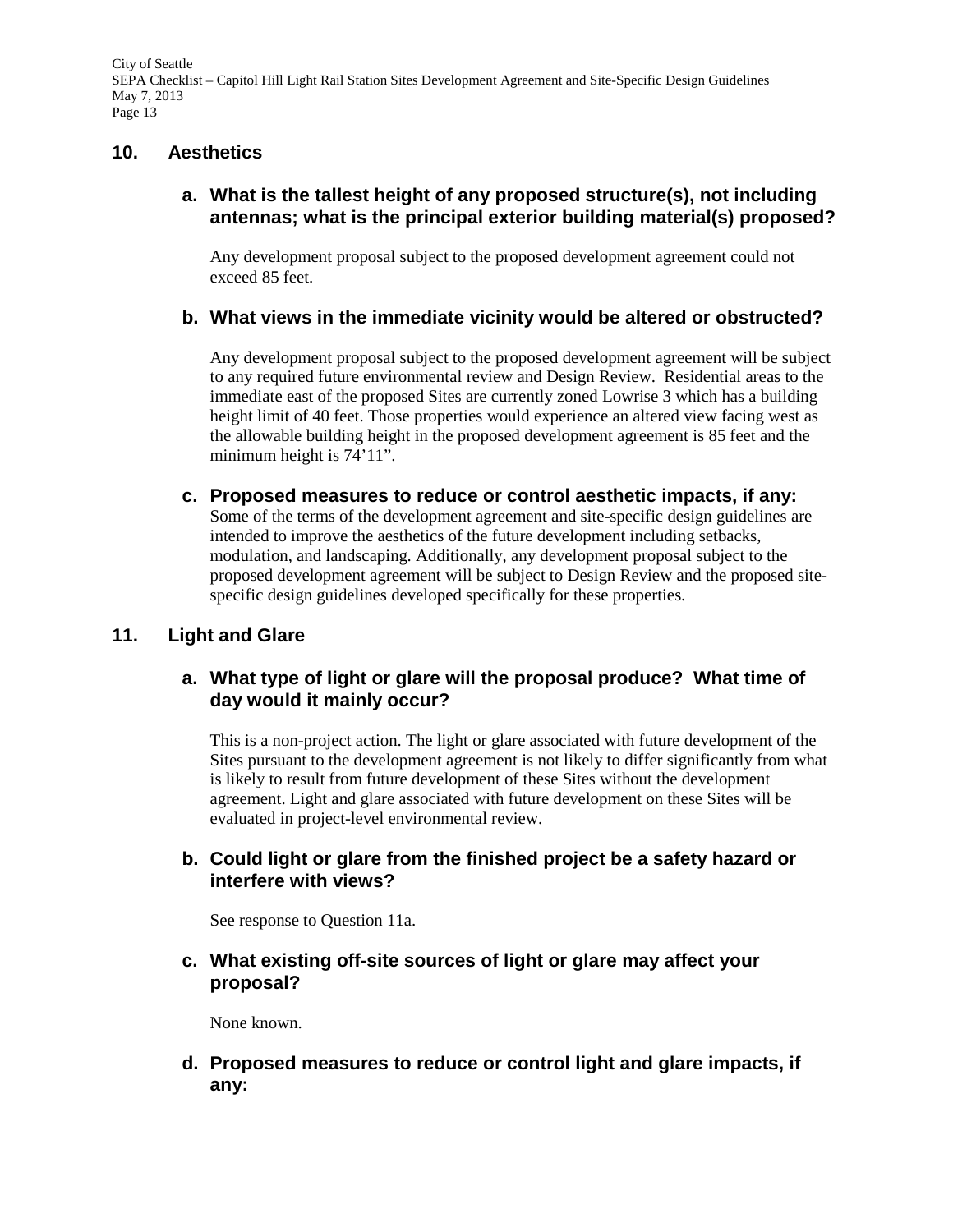None.

#### **12. Recreation**

### **a. What designated and informal recreational opportunities are in the immediate vicinity?**

There is a large public park, Cal Anderson Park, adjacent to the areas being affected by the proposal.

### **b. Would the proposed project displace any existing recreational uses? If so, describe.**

The Sites subject to the proposed development agreement are currently used for construction, so no new displacement will result from any of the development of the Sites, with or without the proposed development agreement.

# **c. Proposed measures to reduce or control impacts on recreation, including recreation opportunities to be provided by the project or applicant, if any:**

None.

#### **13. Historical and Cultural Preservation**

**a. Are there any places or objects listed on, or proposed for national, state, or local preservation registers known to be on or next to the site? If so, generally describe.**

No. The Sites subject to the proposed development agreement are currently used for construction.

### **b. Generally describe any landmarks or evidence of historic, archaeological, scientific, or cultural importance known to be on or next to the site?**

None known, except Cal Anderson Park is of cultural significance and is next to some of the Sites.

#### **c. Proposed measures to reduce or control impacts, if any:**

None.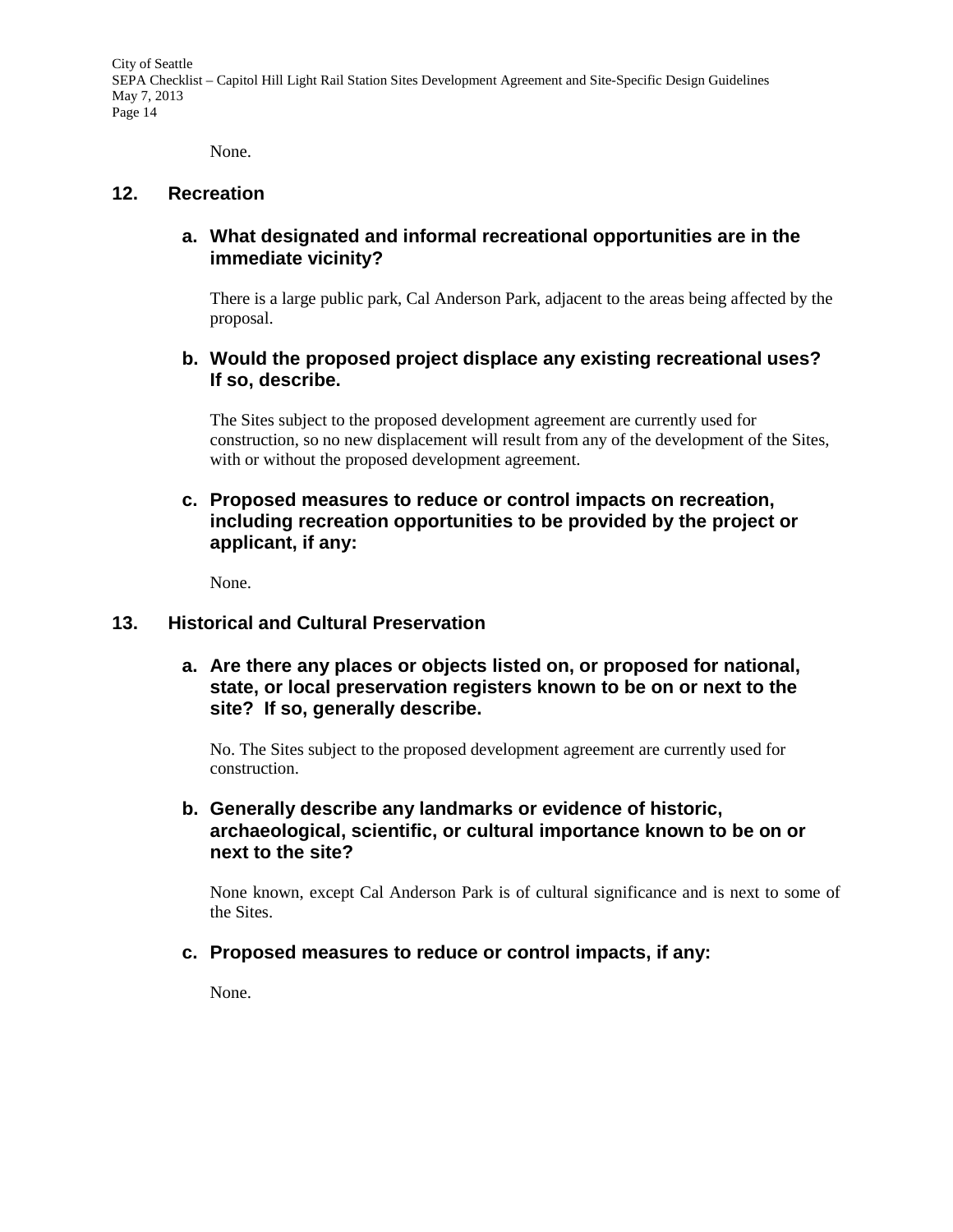### **14. Transportation**

# **a. Identify public streets and highways serving the site, and describe the proposed access to the existing street system. Show on site plans, if any.**

The Sites subject to the proposed development agreement are adjacent to and served by Broadway, Broadway East, East Denny Way, East John Street, 10<sup>th</sup> Avenue East, and Nagle Place. (Please see attached Sound Transit coordinated development plan, and attached Urban Design Framework for figures depicting the location of the properties).

### **b. Is the site currently served by public transit? If not, what is the approximate distance to the nearest transit stop?**

The Sites subject to the proposed development agreement proposal would be served by King Country Metro bus service, future Seattle streetcar service and future Sound Transit light rail service.

### **c. How many parking spaces would the completed project have? How many would the project eliminate?**

The Sites subject to the proposed development agreement are currently used for construction and as such no parking spaces would be eliminated. The proposed development agreement places a maximum of 0.7 vehicular parking stalls per residential unit, which may reduce the number of stalls that would likely be featured in future development of the Sites without the development agreement. The development agreement would require a greater number of bike parking stalls than otherwise required by the Land Use Code. The number of retail vehicular parking stalls is not regulated through the proposed development agreement although the coordinated development plan indicates the capacity for 78 retail stalls.

### **d. Will the proposal require any new roads or streets, or improvements to existing roads or streets, not including driveways? If so, generally describe (indicate whether public or private).**

The coordinated development plan anticipates a north/south private street to be built between East John Street and East Denny Way to provide emergency and vehicular access through the site. This street will be restricted to fire access, Sound Transit maintenance access, and adjacent building service and access.

# **e. Will the project use (or occur in the immediate vicinity of) water, rail, or air transportation? If so, generally describe.**

This is a non-project action. The transit use associated with future development of the Sites pursuant to the development agreement is not likely to differ significantly from what is likely to result from future development of these Sites without the development agreement. Transportation use associated with future development on these Sites will be evaluated in project-level environmental review. The site is in direct adjacency to the light rail station.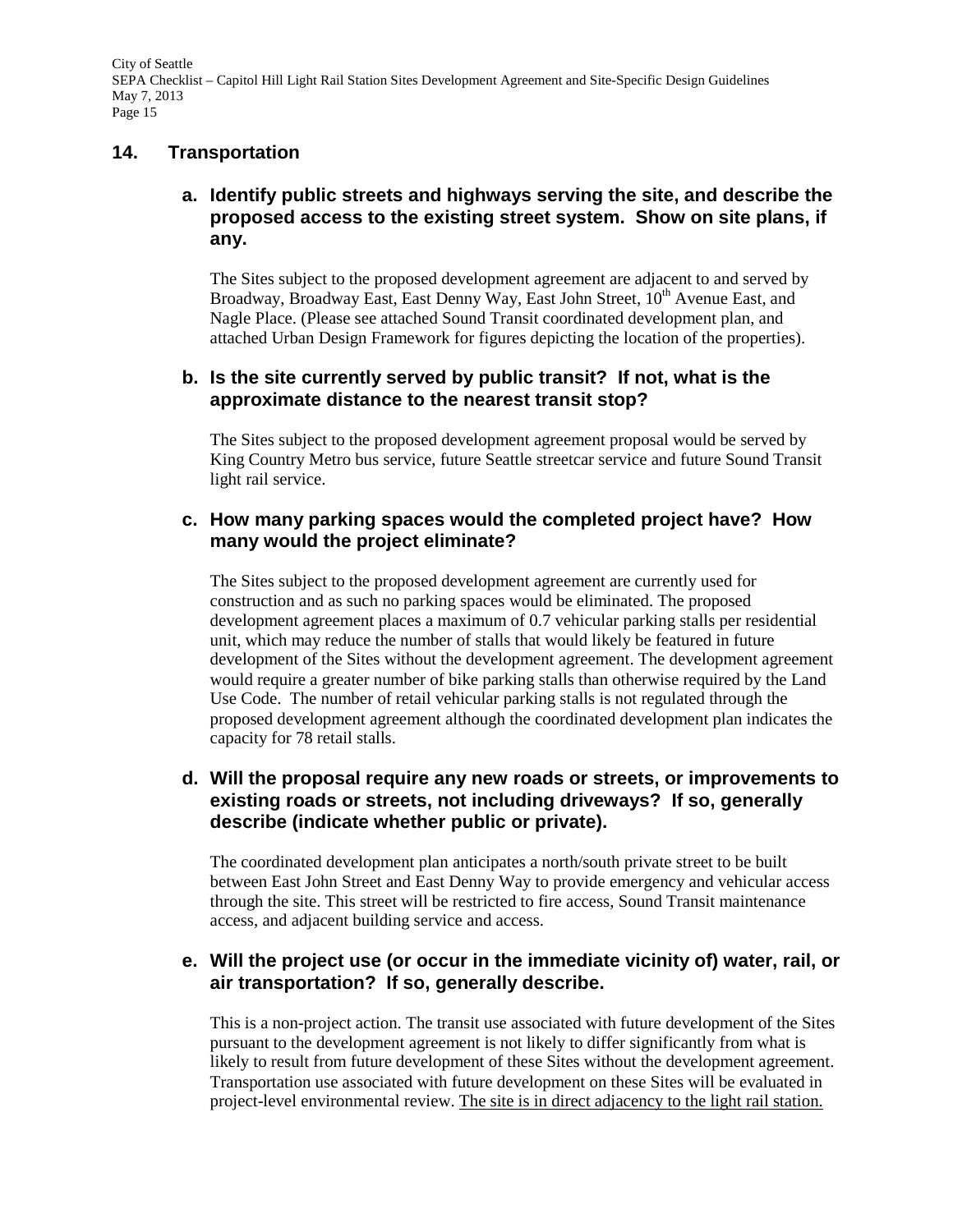# **f. How many vehicular trips per day would be generated by the completed project? If known, indicate when peak volumes would occur.**

This is a non-project action. This is a non-project action. Given the proximity to high capacity transit and a required maximum number of residential parking stalls in the proposed development agreement, the number of vehicular trips associated with future development consistent with the proposed agreement is anticipated to be less than a typical mixed-use development of this size, such as would be the case for future development of the Sites without the proposed agreement. Trip generation estimates were based on analysis in the Capitol Hill Station Transit Oriented Development Transportation Analysis by Heffron Transportation, Inc. (March 14, 2011). Vehicular trip forecasts for the current proposal were adjusted downward from the Heffron estimates to account for a reduced development site. The proposal is expected to generate approximately 790 vehicle trips on a typical day; 53 of these trips would occur during the AM peak hour, and 73 during the PM peak hour.

# **g. Proposed measures to reduce or control transportation impacts, if any:**

None.

### **15. Public Services**

# **a. Would the project result in an increased need for public services (for example: fire protection, police protection, health care, schools, other)? If so, generally describe.**

This is a non-project action. The public service demands associated with future development of the Sites pursuant to the development agreement are not likely to differ significantly from what is likely to result from future development of these Sites without the development agreement. Public service demands associated with future development on these Sites will be evaluated in project-level environmental review.

### **b. Proposed measures to reduce or control direct impacts on public services, if any.**

None.

#### **16. Utilities**

**a. Utilities currently available at the site: electricity, natural gas, water, refuse service, telephone, sanitary sewer, septic system, other.**

The listed utilities (except septic system) are currently available to the Sites.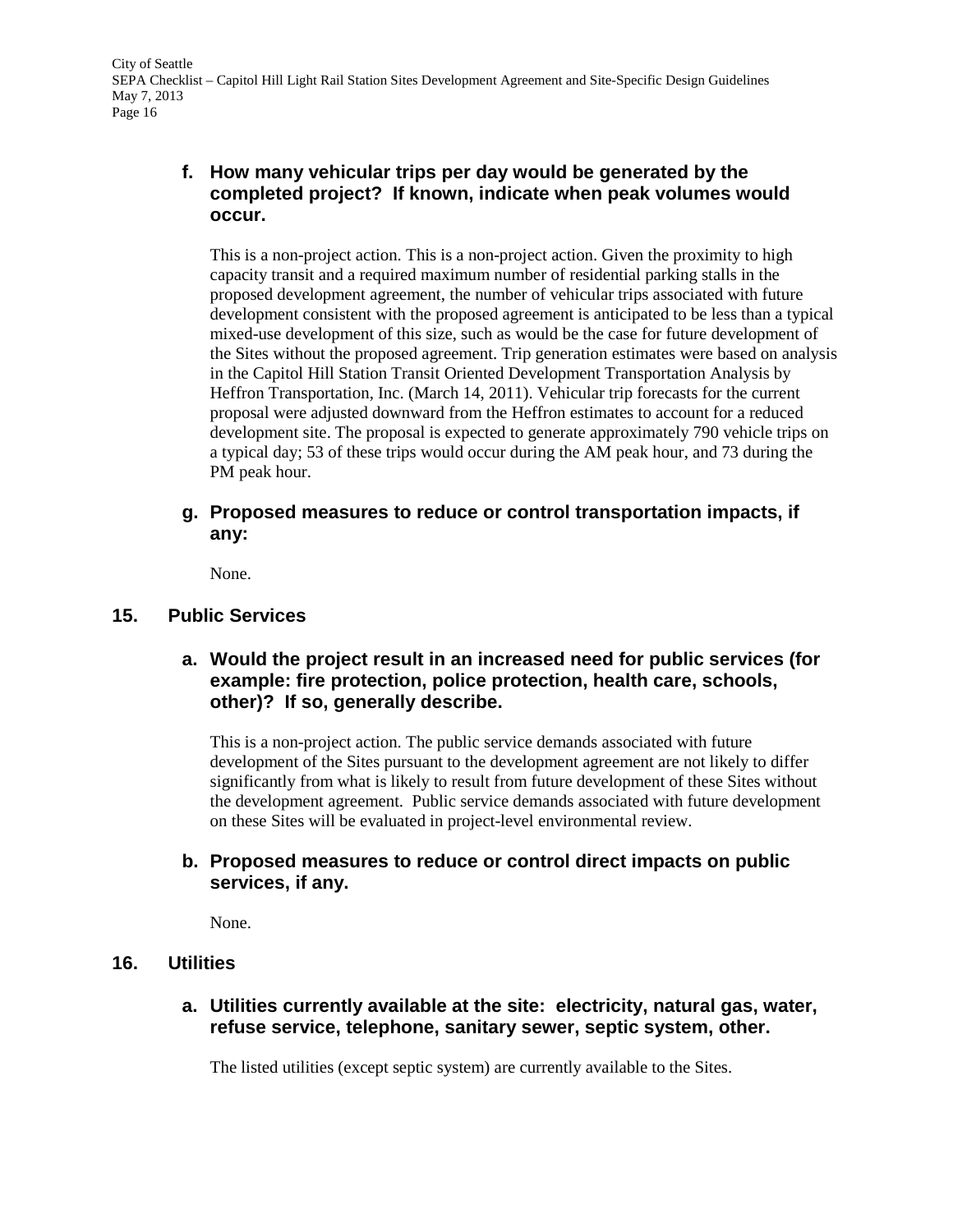# **b. Describe the utilities that are proposed for the project, the utility providing the service, and the general construction activities on the site or in the immediate vicinity which might be needed:**

This is a non-project action. In general, utility providers, such as Seattle City Light, Seattle Public Utilities, and review probable future development needs and propose enhanced services as necessary as part of their planning for future service needs. The utility needs associated with future development of the Sites pursuant to the development agreement are not likely to differ significantly from what is likely to result from future development of these Sites without the development agreement.

# **C. SIGNATURE**

Signature provided following section D below.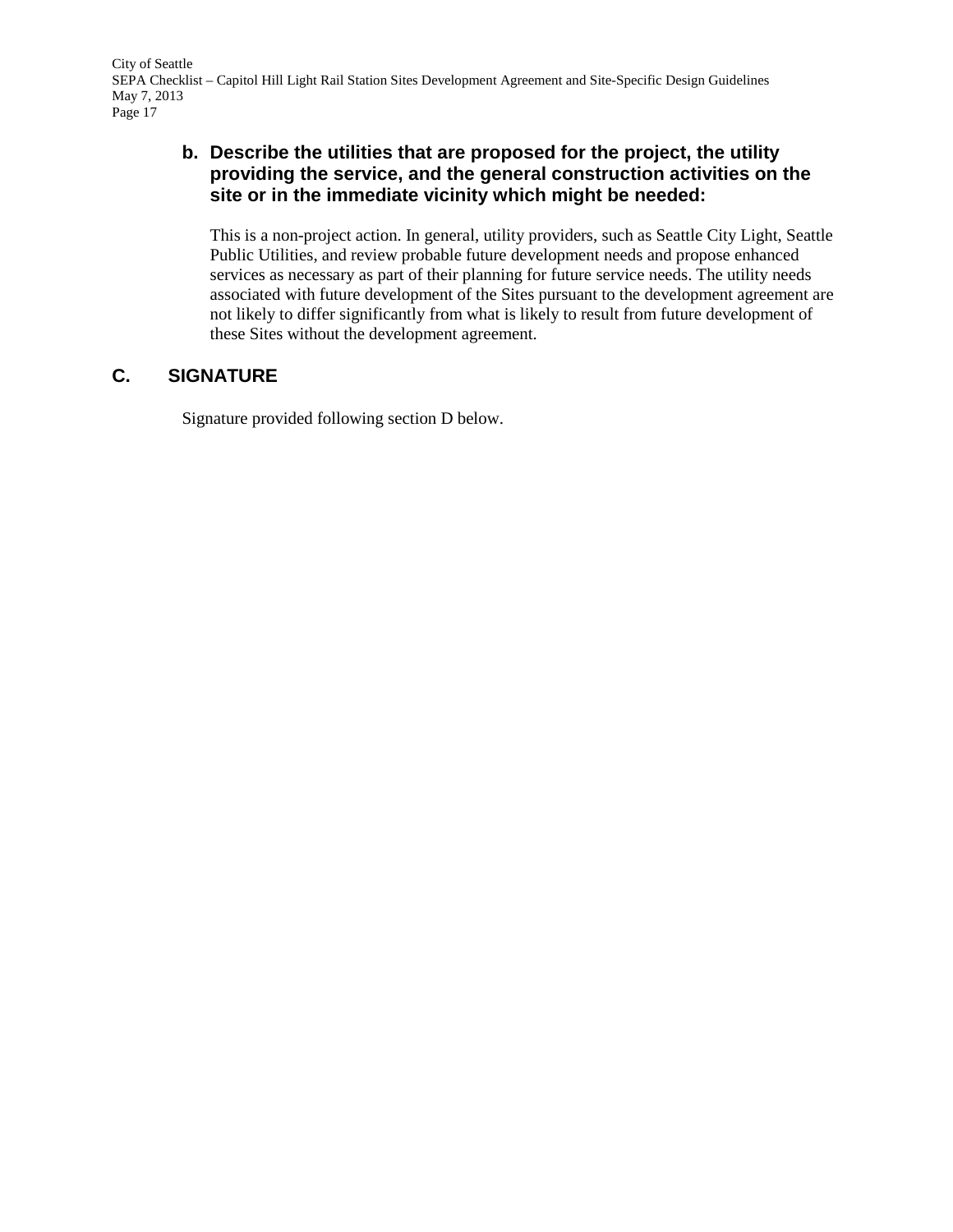# **D. SUPPLEMENTAL SHEET FOR NON-PROJECT ACTIONS**

Because these questions are very general, it may be helpful to read them in conjunction with the list of the elements of the environment.

When answering the questions, be aware of the extent of the proposal, or the types of activities likely to result from the proposal, would affect the item at a greater intensity or at a faster rate than if the proposal were not implemented. Respond briefly and in general terms.

# **1. How would the proposal be likely to increase discharge to water; emissions to air; production, storage, or release of toxic or hazardous substances; or production of noise?**

The proposal is unlikely to result in such increases. The impacts at issue in this question associated with future development of the Sites pursuant to the development agreement are not likely to differ significantly from what is likely to result from future development of these Sites without the development agreement.

### **Proposed measures to avoid or reduce such increases are:**

None proposed.

### **2. How would the proposal be likely to affect plants, animals, fish or marine life?**

The site is currently a construction site, with little plant or animal life. The flora and fauna impacts associated with future development of the Sites pursuant to the development agreement is not likely to differ significantly from what is likely to result from future development of these Sites without the development agreement.

# **Proposed measures to protect or conserve plants, animals, fish, or marine life are:**

None proposed.

# **3. How would the proposal be likely to deplete energy or natural resources?**

The depletion of energy and natural resources associated with future development of the Sites pursuant to the development agreement is not likely to differ significantly from what is likely to result from future development of these Sites without the development agreement.

#### **Proposed measures to protect or conserve energy and natural resources are:**

None proposed.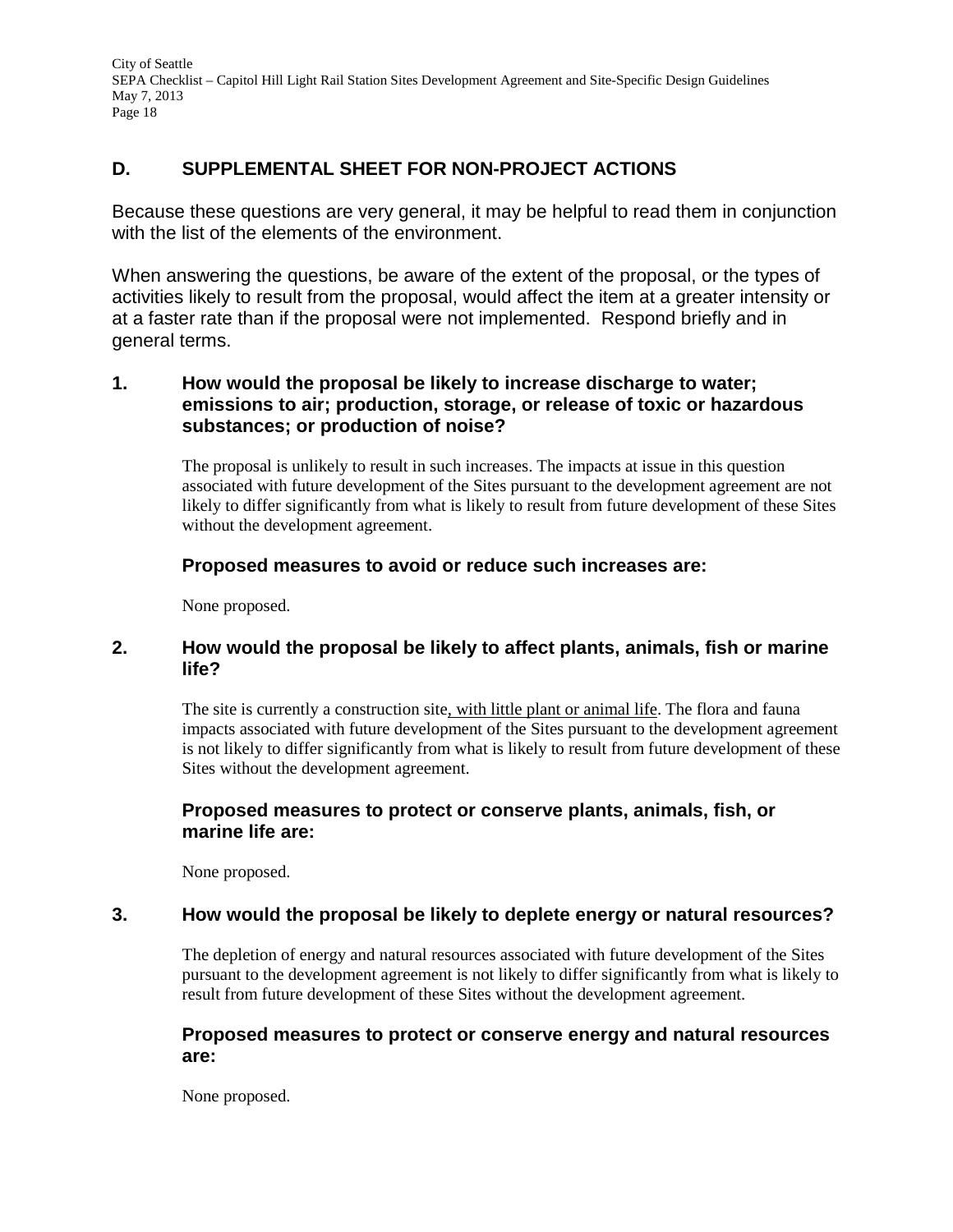### **4. How would the proposal be likely to use or affect environmentally sensitive areas or areas designated (or eligible or under study) for governmental protection; such as parks, wilderness, wild and scenic rivers, threatened, or endangered species habitat, historic or cultural sites, wetlands, floodplains, or prime farmlands?**

The areas potentially affected are already in an intensely developed urban environment and contain no designated environmentally sensitive areas. Sites affected by the proposal were previously developed, and are currently vacant and being used as staging for construction of a light rail transit line. The impacts on sensitive areas associated with future development of the Sites pursuant to the development agreement are not likely to differ significantly from what is likely to result from future development of these Sites without the development agreement.

### **Proposed measures to protect such resources or to avoid or reduce impacts are:**

None proposed.

# **5. How would the proposal be likely to affect land and shoreline use, including whether it would allow or encourage land and shoreline uses incompatible with existing plans?**

The proposal could result in development at a moderately higher density and height limit than would otherwise be allowed by existing development regulations. Building height limits would be raised from the current 65' to 85' on some Sites within the affected area, and building height limits would be raised from 40' to 85' on some Sites within the affected area, and associated development regulations per the Seattle Municipal Code would accompany the changed limits. Such moderate increases to allowable building height and associated standards would create small increases in the intensity of land use. The transit oriented development, which is expected to span at least five separate Sites, is anticipated to accommodate approximately 440 new housing units. (See attached Sound Transit coordinated development plan, and attached Urban Design Framework for concept level analysis of potential development to be enabled by the Development Agreement.)

Any such increase or modification would be in order to accommodate new development in a transit oriented development near a regional transit facility, consistent with the Comprehensive Plan. This is a non-project proposal, so specific environmental impacts cannot be predicted. In general, the environmental impacts of the proposed changes will primarily be associated with slight increases in housing capacity and commercial capacity in certain areas around regional transit facilities. Negative impacts could include increased noise levels and private view blockage where development occurs, but any difference in the magnitude of these impacts relative to what could occur under existing conditions is minor, and would be mitigated by other elements of the development agreement as described below.

The proposed changes would continue to allow and encourage land uses compatible with the existing Comprehensive Plan and neighborhood plans. The proposal is intended to implement Comprehensive Plan and land use objectives for transit oriented development. The development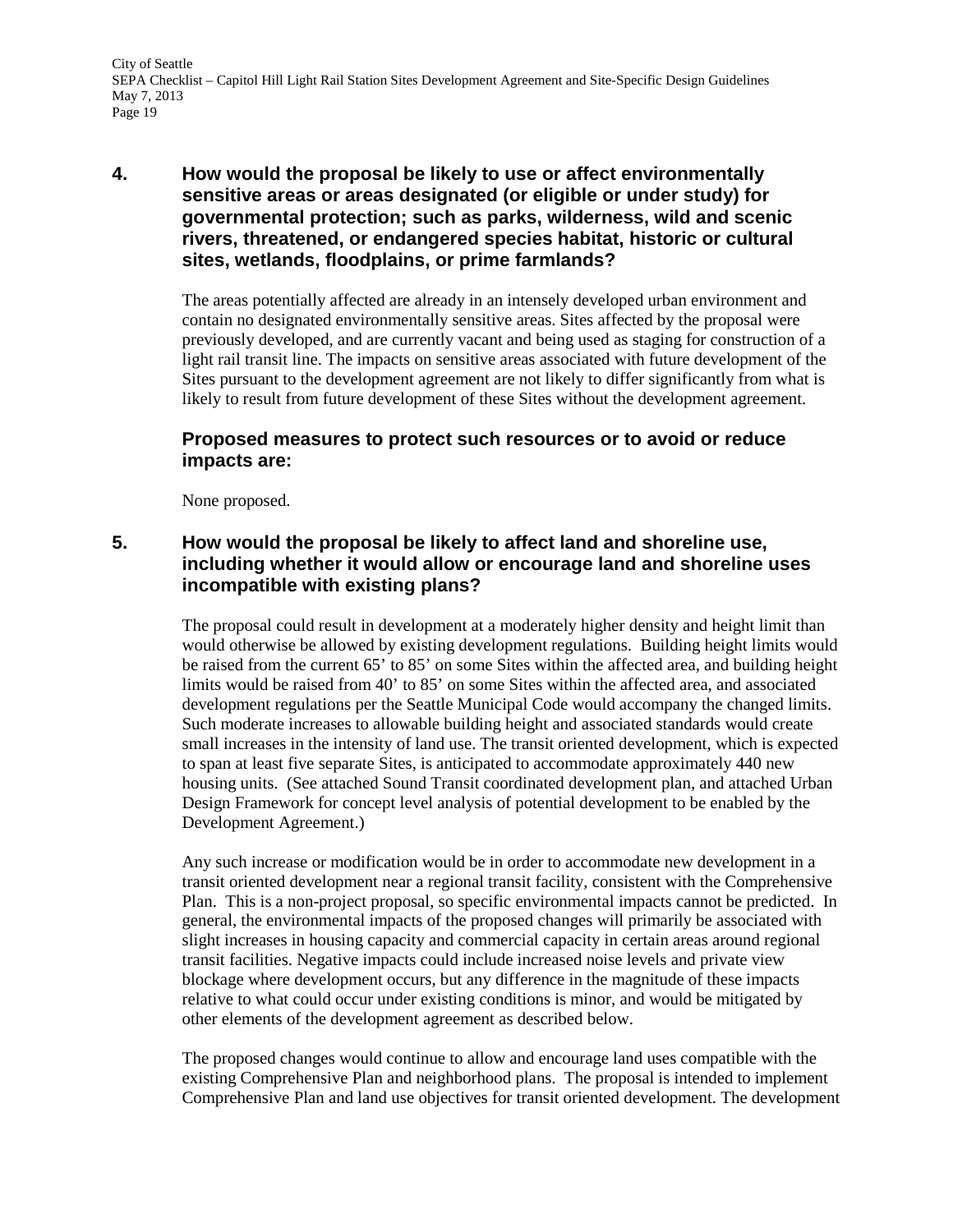agreement is based on an urban design framework which has undergone substantial community review and comment and has been evaluated for consistency with the Comprehensive Plan. The minor variations from existing regulations still fit within the relevant Plan policies for this dense urban environment.

# **Proposed measures to avoid or reduce shoreline and land use impacts are:**

Numerous elements within the development agreement are included to mitigate potential minor increases in intensity of development within the affected area. Measures include requirements for a publicly accessible plaza/open space, certain building setbacks and pedestrian corridors, and public amenities such as a festival street. These elements and others are intended to balance and mitigate the impact of minor increases in height and density allowed for portions of the affected area. Additionally, the site-specific design guidelines portion of the proposal is a mitigation measure for slightly increased land use intensity on portions of the affected area. The site-specific design guidelines provide direction for specific design features that could be included to mitigate potential land use impacts.

# **6. How would the proposal be likely to increase demands on transportation or public services and utilities?**

A wide range of uses is allowed in the areas potentially affected by the proposal. The proposal is expected to facilitate transit oriented development in the immediate vicinity of regional transit facilities that may be at a slightly higher density or height than would be allowed without the proposal. Such focused density at regional transit facilities is expected to have an indirect reduction on vehicle transportation demands by encouraging transit use. Due to the presence of strong public transportation and a compact walkable environment in the vicinity of the areas potentially affected by the proposal, a high mode-split with transit and non-motorized modes of transportation is expected. The proposal is expected to encourage shifts toward more transportation-efficient land uses, along with the restructuring of supporting transportation infrastructure resulting in fewer additional vehicle trips being generated by new development in the vicinity of regional transit facilities.

See the response to question 14f , earlier in this checklist, for an estimation of worst-case vehicle trip generation from future development based on past work by Heffron Transportation and DPD staff. This estimate is for approximately 790 vehicle trips on a typical day, of which approximately 53 trips would occur during the AM peak hour, and approximately 73 trips during the PM peak hour.

All areas potentially affected by the proposal are within already urbanized areas with fully developed utility infrastructures. No acute infrastructure deficiencies or particular capacity constraints are known for the areas potentially affected by the proposal. The utility impacts associated with future development of the Sites pursuant to the development agreement are not likely to differ significantly from what is likely to result from future development of these Sites without the development agreement.

In sum, the potential for significant adverse additional impacts on transportation and utility infrastructure is evaluated as minor, and dependent upon the nature, timing and uses that would be associated with future development. negligible.